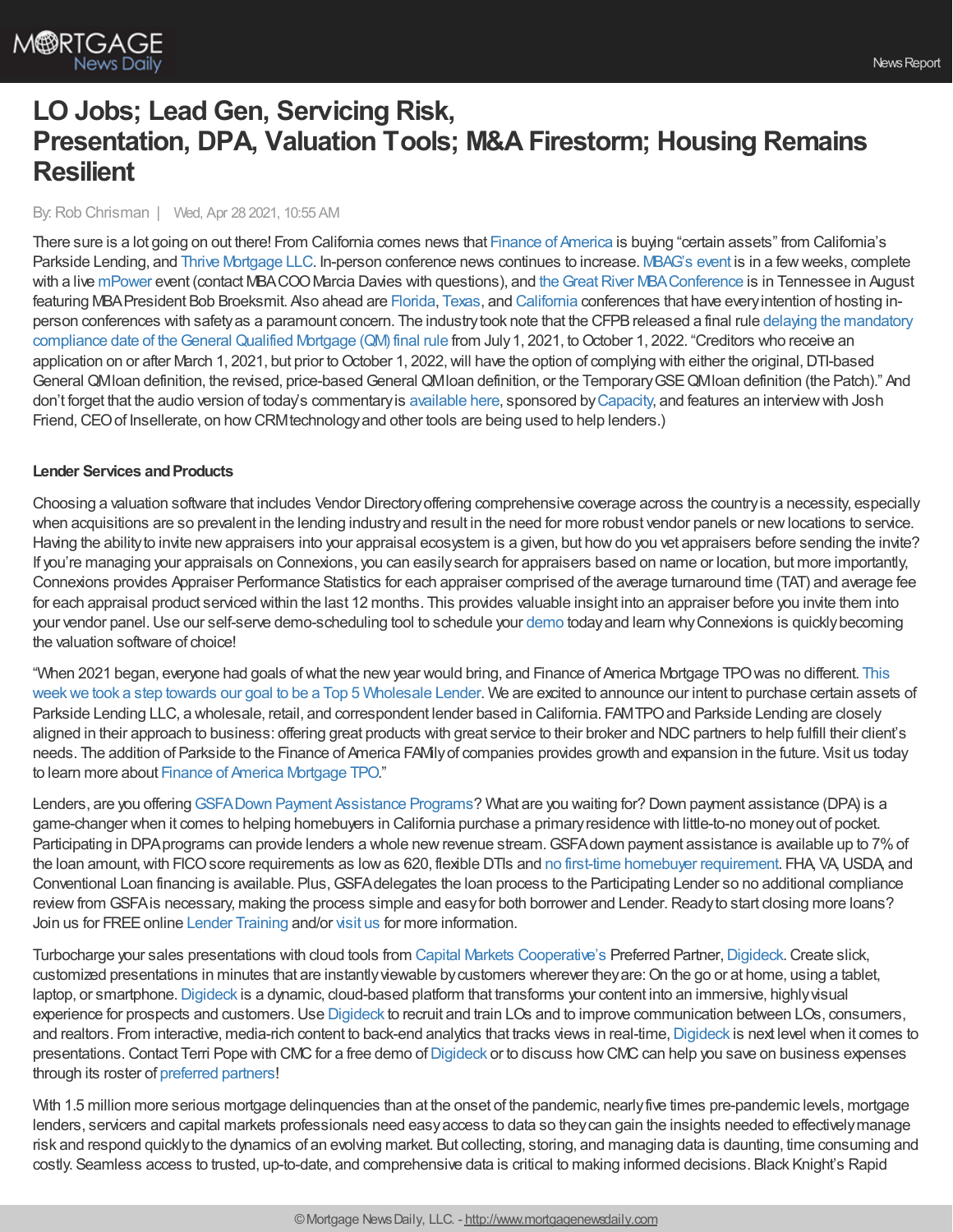Analytics Platform (RAP) is a cloud-based data and analytics marketplace and decision science studio where you can immediately access trusted, comprehensive, up-to-date data that's managed for you.Using RAP, you can execute queries, create advanced analytics, and train machine-learning models on a single platform. From helping manage risk to identifying growth opportunities, RAP has unlimited applications and can be used enterprise-wide to help you staynimble. [Learn](https://nam04.safelinks.protection.outlook.com/?url=https%253A%252F%252Fwww.blackknightinc.com%252Fwhat-we-do%252Fdata-services%252Frapid-analytics-platform-cloud-based-data-and-analytics-marketplace%252F%253Futm_source%253Drobchrisman%2526utm_medium%253Dpaid-referral%2526utm_campaign%253DDNA_Product%252520Pages_Lead%252520Form%252520Submissions&data=04%257C01%257CEmily.Engstrom%2540bkfs.com%257C7b6f8839f3ab4845f7d408d9068c6060%257C74ef4d5224794bb98d36530beb14e556%257C0%257C0%257C637548022267337996%257CUnknown%257CTWFpbGZsb3d8eyJWIjoiMC4wLjAwMDAiLCJQIjoiV2luMzIiLCJBTiI6Ik1haWwiLCJXVCI6Mn0%253D%257C1000&sdata=Ga5pSBxbc%252BD3xz38hG4v26yexnz7scHSKq%252BZE217jjM%253D&reserved=0) more.

One of the goofiest studies done on human behavior was at Carnegie Mellon University. They tested the impact of a single word on conversions. Researchers changed the description of an overnight shipping charge from "a \$5 fee" to "a small \$5 fee" and increased the response rate by20 percent! That small change made a huge difference. And Monster LeadGroup understands this and has dedicated an entire team to improving response rates. Maybe that's whyHoward Koreyfrom The Federal Savings Bank said,"Monster's direct mail is still our best lead [generator](https://www.monsterleadgroup.com/mortgage-direct-mail/sales-and-marketing?utm_medium=email&utm_source=Chrisman&utm_campaign=Chrisman+Newsletter&utm_content=Chrisman+Ad+2021-04-28) byfar. It's our bread and butter." Talk to the team at [Monster](https://www.monsterleadgroup.com/demo?utm_medium=email&utm_source=Chrisman&utm_campaign=Chrisman+Newsletter&utm_content=Chrisman+Ad+2021-04-28) if you're looking to generate more leads or learn how theycan help.

#### **Mergers andAcquisitions**

FBX | Informa Financial [Intelligence](https://financialintelligence.informa.com/mortgage-peer-benchmarking?utm_source=RCAdNovantas&utm_medium=Referral&utm_campaign=Mortgage%20Page) & Novantas: an epic combination of mortgage expertise. ["FBX](https://financialintelligence.informa.com/mortgage-peer-benchmarking?utm_source=RCAdNovantas&utm_medium=Referral&utm_campaign=Mortgage%20Page) is proud to announce that we have formally entered into an agreement to combine Novantas Inc., a New York-based data and analytics business, into our organization. Our [FBX](https://financialintelligence.informa.com/mortgage-peer-benchmarking?utm_source=RCAdNovantas&utm_medium=Referral&utm_campaign=Mortgage%20Page) business, formed of Financial Intelligence's Informa Research Services and ICON Advisory Group, has been a leader in the competitive mortgage market intelligence space within retail banking for over 20 years. This combination will give us a broader suite of analytical tools, data sets and deeper market expertise, allowing us to better help our customers make profitable decisions, faster, in a changing and demanding market. [FBX](https://financialintelligence.informa.com/mortgage-peer-benchmarking?utm_source=RCAdNovantas&utm_medium=Referral&utm_campaign=Mortgage%20Page)and Novantas will work together to deliver mortgage benchmarking and workflowsolutions that allowus to improve the overall value we collectivelydeliver to our clients. Impact margin and loan volume results byunderstanding and managing your relative position with [FBX](https://financialintelligence.informa.com/mortgage-peer-benchmarking?utm_source=RCAdNovantas&utm_medium=Referral&utm_campaign=Mortgage%20Page)& Novantas."

In the last 24 hours came news that Veritex Community Bank is buying a minority stake in Thrive [Mortgage](https://edition.pagesuite.com/infinity/article_popover_share.aspx?guid=a9cb8a54-bab2-4ca9-96df-f072ce6be464) LLC for \$53.9 million, greatly expanding Thrive's construction lending and jumbo lending capabilities, and the FAMParkside deal. Last month was the G Rate/Stearns deal, and a fewweeks ago news broke of the Caliber NewRezdeal. Yes, mortgage servicing rights (MSRs) have value, and There is certainlychatter about manymore deals in the pipelines as companies, flush with 2020 earnings, are looking to bolster gaps in lending channels or geography.

At that time Garth Graham, Senior Partner with the STRATMOR Group, well known for its M&A work, sent me a note. "This one is a big IMB buying a big IMB, and is yet another step in NewRez's climb up the leader boards. What's also interesting is both companies were established in all four primary channels, although New Rezhas a much more active JV channel within retail. In any case, this is a true consolidation playof a large originator and servicer getting much bigger bystroking one big check. Myphone was ringing today, as potential sellers of all sizes ask the big questions such as 'what does this mean to me' and that is the right questions to ask, and something we should all think about, until the next big deal hits. Based on our pipeline, there are certainlymore deals coming."

## **Housing Notes**

This news came out last week, but it is worth every lender knowing. Despite all the talk of low housing inventory across the nation, new homes sales soared 20.7 percent in March to a 1.021-million-unit pace, well above expectations as February's figure was also revised higher. While that month-over-month increase stands out, it actuallyunderstates the strength of the housing market. Exceptionallystrong demand combined with savings built up from when potential borrowers were not dining out or spending moneyfor other discretionary services has new home sales running at their highest pace since 2006.

Nearly 75 percent of new homes sold in March were either under construction or not yet started, causing many builders to limit sales in new home communities as theystruggle to get the lots, labor, and lumber theyneed to build more homes. Supplychain bottlenecks range from lumber and plywood to countertops, cabinets, molding, and appliances. There are also shortages of shipping containers. It has kept available inventoryat just a 3.6-month supply,with this past month's marginal increase in inventorycoming all from homes where construction has not yet started. Inventories of completed homes fell to a newall-time low, and will likelyremain lean through the summer, if not longer.

Let's also remember, existing home sales are incrediblystrong too, facilitating the migration awayfrom high-priced housing markets to lower-cost areas, primarilyin the South and Mountain West. February's cold weather sharplyhurt sales in Texas and other parts of the South and Midwest, where new homes still tend to be inexpensive relative to many parts of the country. The median price of a new home declined from \$346k in Februaryto \$331k in March, but home prices remain extremelyvolatile on a month-over-month basis.Home buyers mayalso be opting for less expensive homes to offset the impact of higher mortgage rates.